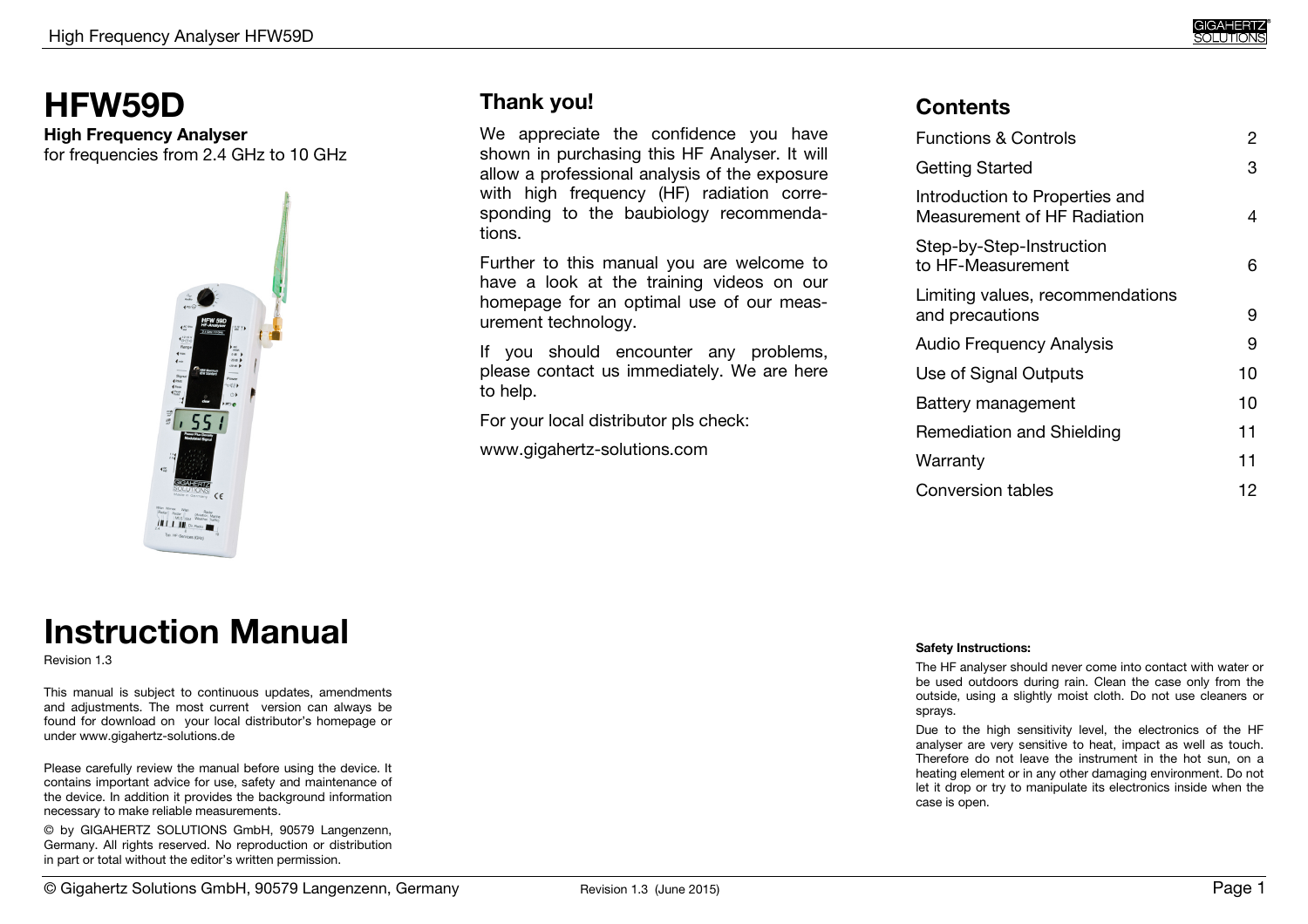

**The HF component of the testing instrument is shielded against interference by an internal metal box at the antenna input (shielding factor ca. 35 – 40 dB)**

# **Functions and Controls**

- 1) Volume control for the audio analysis (on/off switch <mark><del>f.</del>.呦</mark>).
- 2) Jack, 3.5 mm: AC output for the modulated part of the signal, for audio analysis via PC or headset.
- 3) Calibrated AC output 1 Volt peak-peak, proportional to the field strength.
- 4) Jack, 12-15 Volt DC for charging the battery. AC adapter for 230 Volt/50 Hz and 60 Hz is included. For other Voltages/Frequencies please get an equivalent local AC adaptor with the output parameters 12 – 15 Volt DC / >100mA.

 **Caution:** If an alkaline battery is used, under no circumstances should the power adapter be connected at the same time, otherwise the battery may explode.

#### 5)**Measurement ranges**

- max = 19.99 mW/m² (= 19,990 µW/m²)
- min  $= 1999 \mu W/m^2$

 Scaling differs when applying the optionally available amplifier or damper!

- 6) Selector switch for **signal evaluation. Standard setting: "Peak hold".** In the peak hold mode you can choose a time setting for the droop rate (Standard = "+"). The peak hold value can be manually reset by pressing (13) "clear".
- 7) A little bar on the very left of the LCD indicates the unit of the numerical reading: bar on top = **m**W/m² (Milliwatts/m²) bar on bottom = **µ**W/m² (Microwatts/m²)
- 8) DC output, allows you to connect additional instruments, e.g. data logging de-

vices for longterm recordings. Scalable to<br>1 V DC full scale (scalable to 2 V DC, only for<br>the use of an external display unit).<br>9) Connecting socket for antenna cable. The

- Connecting socket for antenna cable. The antenna is inserted into the cross slot at the front tip of the instrument.
- 10) Power Level Adapter Switch for external optional amplifier or attenuator only (not part of the standard scope of supply). For regular use of the instrument the switch should be in pos. " $0$  dB". (Any other position will shift the decimal point to an incorrect position).
- 11) **ON/OFF switch**. Using the top switchposition activates the audio analysis mode.<br>12) Load indicator

#### **Load indicator**

- 13) Push button to reset peak hold. (Push and hold for 2 seconds or until the readings no longer drop)
- 14) Switch for choosing the **Video Bandwidth**. **Standard setting: "VBW Standard"**

Typical default settings of major functions are highlighted in the above text.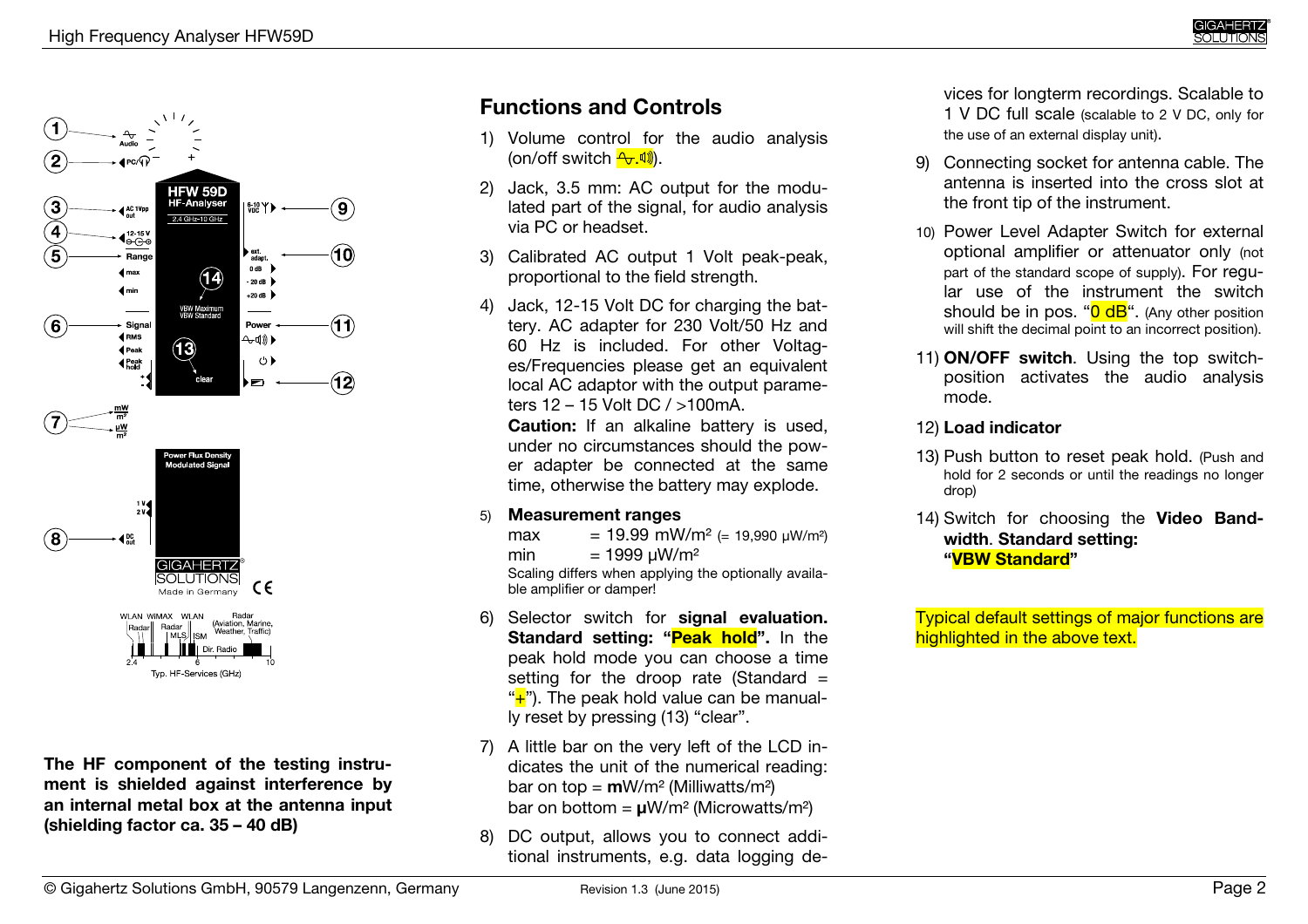#### **Long and short switches**

Long switches: Standard functions.

Short switches: In order to avoid unintentional switching for rarely used functions, some of the switches are recessed in the casing of the instrument.

#### **Contents of the package**

#### Instrument

LogPer antenna with SMA-connector

NiMH rechargeable batteries (inside the meter)

Instructions manual

# **Getting Started**

#### **Connecting the Antenna**

Screw the SMA angle connector of the antenna connection into the uppermost right socket of the HF analyser. It is sufficient to tighten the connection with your fingers. (Do not use a wrench or other tools because over tightening may damage the threads).

Normally, the sources of radiation in the frequency range subject to measurement are vertically polarised. Therefore, the antenna should ideally be aligned as shown in the photo below:



#### **Important: Please do not bend or twist either of the antenna cables.**

For a horizontal antenna alignment please do not twist the cable itself, but turn the whole measurement device into the right direction. With the help of the LED at the antenna tip you can control the connection of the antenna cable to the device.

Please do not touch the antenna cable during measurement.

#### **Further notes to the antenna**

The SMA connection between the antenna and the meter is the highest quality industrial HF connection of this size. Furthermore, the semi-rigid antenna cable implied has excellent parameters for the frequency range in question. It is designed for several hundred bending cycles without causing losses to the quality of the measurements. The special implementation of a second "dummy" antenna cable is the subject matter of one of our pending patents, and compensates the internal weakness of the "simple-log-perantenna" which is based on conductor plates. These are also sensitive to frequencies below the specified bandwidth, thus possibly falsifying measurements in the principal direction. The antenna supplied with the meter can suppress these disturbances by approx. 15 to 20 dB (in addition to the 40 dB of the internal high pass filter).

#### **Checking Battery Status**

If the "Low Batt" indicator appears in the center of the display, measurement values are no longer reliable. In this case, the battery needs to be charged.

If there is no display at all upon switching the analyser on, check the connections of the rechargeable battery. If that does not help try to insert a regular 9 Volt alkaline, (nonrechargeable) battery.

**If a non-rechargeable battery is used, do not connect the analyser to a charger / AC-adaptor!**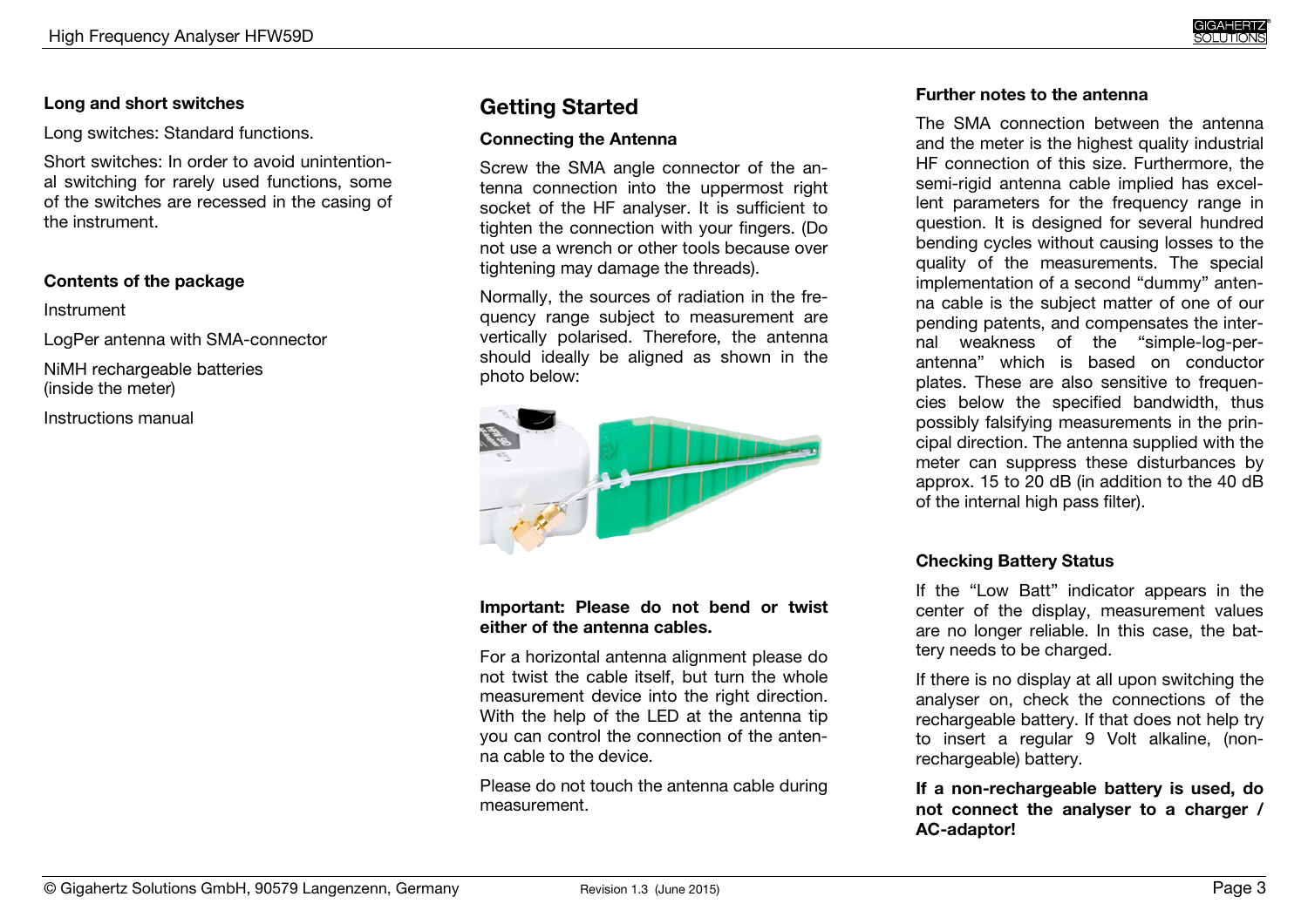horizontally. Therefore, both planes of polarization ought to be checked in order to identify the one applying to the object in question. Please note that the antenna supplied with this instrument measures the vertically polarized plane if the upper surface of the meter is

**Fluctuations with Regard to Space and** 

Amplification or cancellation effects can occur in certain spots, especially within houses. This is due to reflection and is dependent on the frequencies involved. Furthermore, the transmitting power can be subject to variation or modification during a given day or

All the above-mentioned factors affect the measurement technology and especially the measurement procedure. This is why in most cases several measurement sessions are

held horizontically.

over longer periods of time.

**Time** 

necessary.

#### **Note**

Each time you make a new selection (e.g. switch to another measurement range), the display will systematically overreact for a moment and show higher values which will, however, droop down within a couple of seconds.

*The instrument is now ready for use.* 

*In the next chapter you will find the basics for true, accurate HF-measurement.* 

# **Introduction to Properties and Measurements of HF Radiation**

This instruction manual focuses on those properties that are particularly relevant for measurements in residential settings.

Across the specified frequency range (and beyond), HF radiation causes the following effects in materials exposed to it:

- 1. Partial Permeation
- 2. Partial Reflection
- 3. Partial Absorption.

The proportions of the various effects depend, in particular, on the exposed material, its thickness and the frequency of the HF radiation. Wood, drywall, roofs and windows, for example, are usually rather transparent spots in a house.

#### **Minimum Distance**

In order to measure the quantity of HF radiation in the common unit "power density" (W/m²), a certain distance has to be kept from the HF source.

For measurements in the lower frequency limits of the HFW59D, the minimum distance between the antenna tip and the object of measurement should be half a meter.

#### **Polarization**

When HF radiation is emitted, it is sent off with a "polarization". In short, the electromagnetic waves propagate either vertically or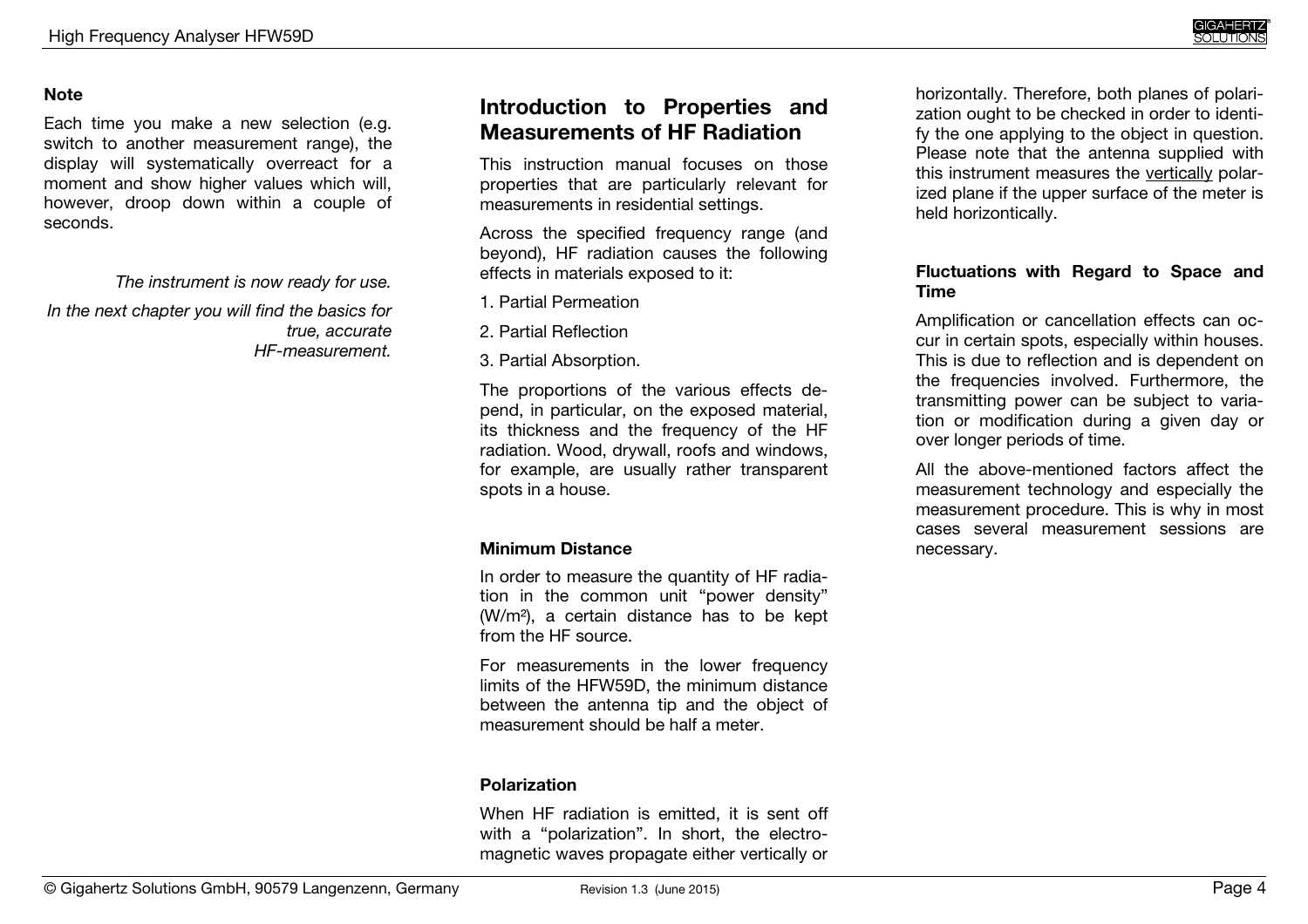# **Measuring HF Radiation**

When testing for HF exposure levels in an apartment, home or property, it is always recommended to **record individual measurements** on a data sheet. Later this will allow you to get a better idea of the complete situation.

It is important to repeat **measurements several times**: First, choose different daytimes and weekdays in order not to miss any of the fluctuations, which sometimes can be quite substantial. Second, once in a while, measurements should also be repeated over longer periods of time, since a situation can literally change "overnight".

Even if you only intend to test indoors, it is recommended first to take measurements **in each direction** outside of the building. This will give you an initial awareness of the "HF tightness" of the building and also potential HF sources inside the building (e.g. WLAN access points, also from neighbours).

Furthermore, you should be aware that taking measurements indoors adds another dimension of testing uncertainties to the specified accuracy of the used HF analyser due to the narrowness of indoor spaces. According to the "theory", quantitatively accurate HF measurements are basically only reproducible under so-called "free field conditions", yet we have to measure HF inside buildings because this is the place where we wish to know exposure levels. In order to keep system-immanent measurement uncertainties as low as possible, it is imperative to carefully follow the measurement instructions.

As mentioned earlier in the introduction, even slight changes in the positioning of the HF analyser can already lead to rather substantial fluctuations in measurement values. (This effect is even more prevalent here than in the ELF range). **It is suggested that exposure assessments are based on the maximum value within a locally defined area** even though this particular value might not exactly coincide with a particular point of interest in, for example, the head area of the bed.

The above suggestion is based on the fact that slightest changes within the environment can cause rather major changes in the power density of a locally defined area. The person who performs the HF testing, for example, affects the exact point of the maximum value. It is quite possible to have two different readings within 24 hours at exactly the same spot. The maximum value across a locally defined area, however, usually only changes if the HF sources are subject to change. This is why the latter value is much more representative for the assessment of HF exposure.

#### **Preliminary Notes Concerning the Antenna**

The supplied logarithmic-periodic antenna (or aerial), has exceptional **directionality**. Thus it becomes possible to reliably locate or "target" specific emission sources in order to determine their contribution to the total HF radiation level. To know exactly the direction from where a given HF radiation source originates is a fundamental prerequisite for effective shielding.

The readings from the instrument's display always reflect the integral power density at the measurement location coming from the direction the antenna is pointing at (i.e. based on the spatial integral of the "antenna lobe").

The LogPer antenna supplied is optimised for a frequency range of 2.4 to 10 GHz. It covers the frequencies of both WLAN bands, bluetooth, zigbee, various radar frequencies (especially also the densely used frequency band from 8.5 to 9.5 GHz which includes radar for the control and survey of the air and shipping traffic, as well as further frequency bands used commercially or for military purposes, especially for the directional radio. Critical medicals consider these pulsed or spread spectrum modulated signals as biologically especially harmful.

In order to avoid measurement values to be falsified by the often dominant radiation sources from frequencies below, such as DECT or GSM, the HFW59D is equipped with an internal high pass filter at 2.4 GHz, causing these lower frequencies to be suppressed.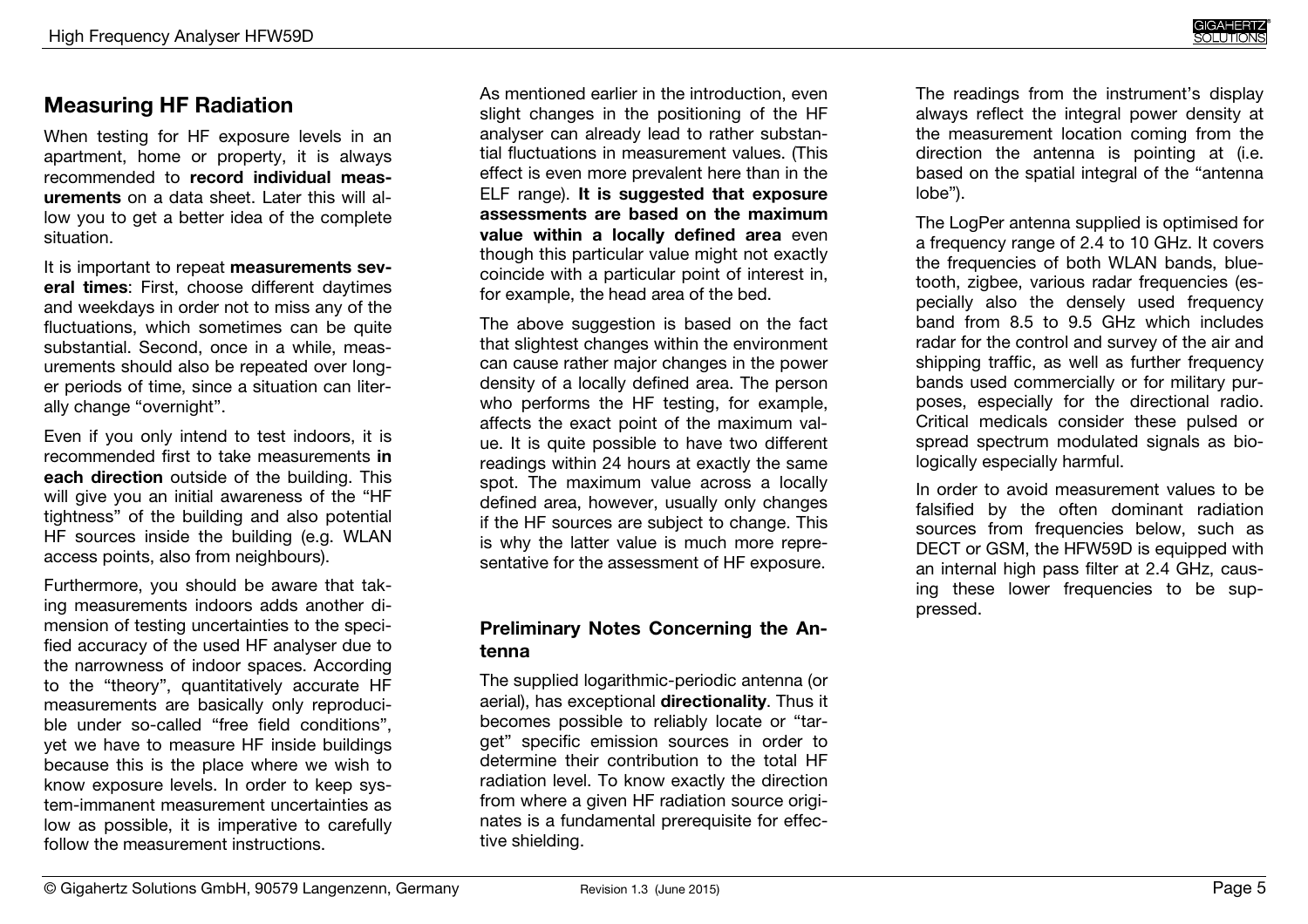# **Step-by-Step-Instruction to HF-Measurement**

#### **Measurements for a Quick Overview**

This is helpful to gain insight into the overall situation. Since the actual number values are of secondary interest in this phase, it is usually best to simply follow the audio signals which are proportional to the field strength.

#### **Procedure for the Quick Overview Measurement:**

The HF analyser and antenna are to be checked following the instructions under "Getting Started."

First set the measurement range ("Range") switch to "max". Only if the displayed measurement values are persistently below approx. 0.10 mW/m², change to the measurement range "min" (199.9µW/m²).

Set the "Signal" switch to "Peak"

HF radiation exposure can differ at each point and from all directions. Even though the HF field strength of a given space changes far more rapidly than in the lower frequencies, it is neither feasible nor necessary to measure all directions at any given point.

Since there is no need to look at the display during an overview measurement, you only need to listen to the **audio signal**. It is very easy to walk slowly through in-door or outdoor spaces in question. In doing so, constantly move the antenna or the HF analyser

with attached antenna in each direction. This will provide you with a quick overview of the situation. In in-door spaces, antenna movements towards the ceiling or the floor will reveal astonishing results.

**As already mentioned above, the aim of the quick overview measurement is to identify the zones of local peaks, not to supply exact data.** 

#### **Quantitative Measurement: Settings**

Once the relevant measurement points have been identified following the instructions in the previous section, the quantitative and precise measurements can be started.

#### Setting: **"Range"**

Select the appropriate switch settings as described under "Quick Overview Measurements": First switch the Range switch to "max". Only switch to "min" if you're constantly shown very low values. Basic rule for measurement range selection:

#### **As coarse as necessary, as fine as possible.**

Power densities beyond the designed range of the instrument (display shows "1" on its left side with the range set to "max") can still be measured by inserting the attenuator DG20\_G10, available as an optional accessory. By setting the "ext. adapt." switch to 20 dB on your instrument, you will ensure a correct display of the measurement value (i.e. indication of unit and correct decimal point).

The optional HF preamplifier HV20\_2400G10, to be used as plug-in into the antenna input socket, increases the sensitivity by a factor of 100. With the help of this, the meter reaches a theoretical minimum resolution of 0.01 µW/m². The realistic minimum resolution is slightly lower due to the noise margin.

A list of all possible ranges can be found at the end of this brochure.

#### Setting: **"Signal"**

#### **Peak / RMS**

A pulsed signal consists of sections of its time period with high output and another sections with zero output. Their maximum output is the wave peak. The following illustration shows the difference in the evaluation of a pulsed signal if displayed as an average value reading or a peak value reading ("RMS" and "Peak"):



Note: The **peak HF radiation value**, not the average value, is regarded as the measurement of critical "biological effects". The peak value is displayed in the switch setting: "Peak". The average value is displayed in the switch setting: "RMS".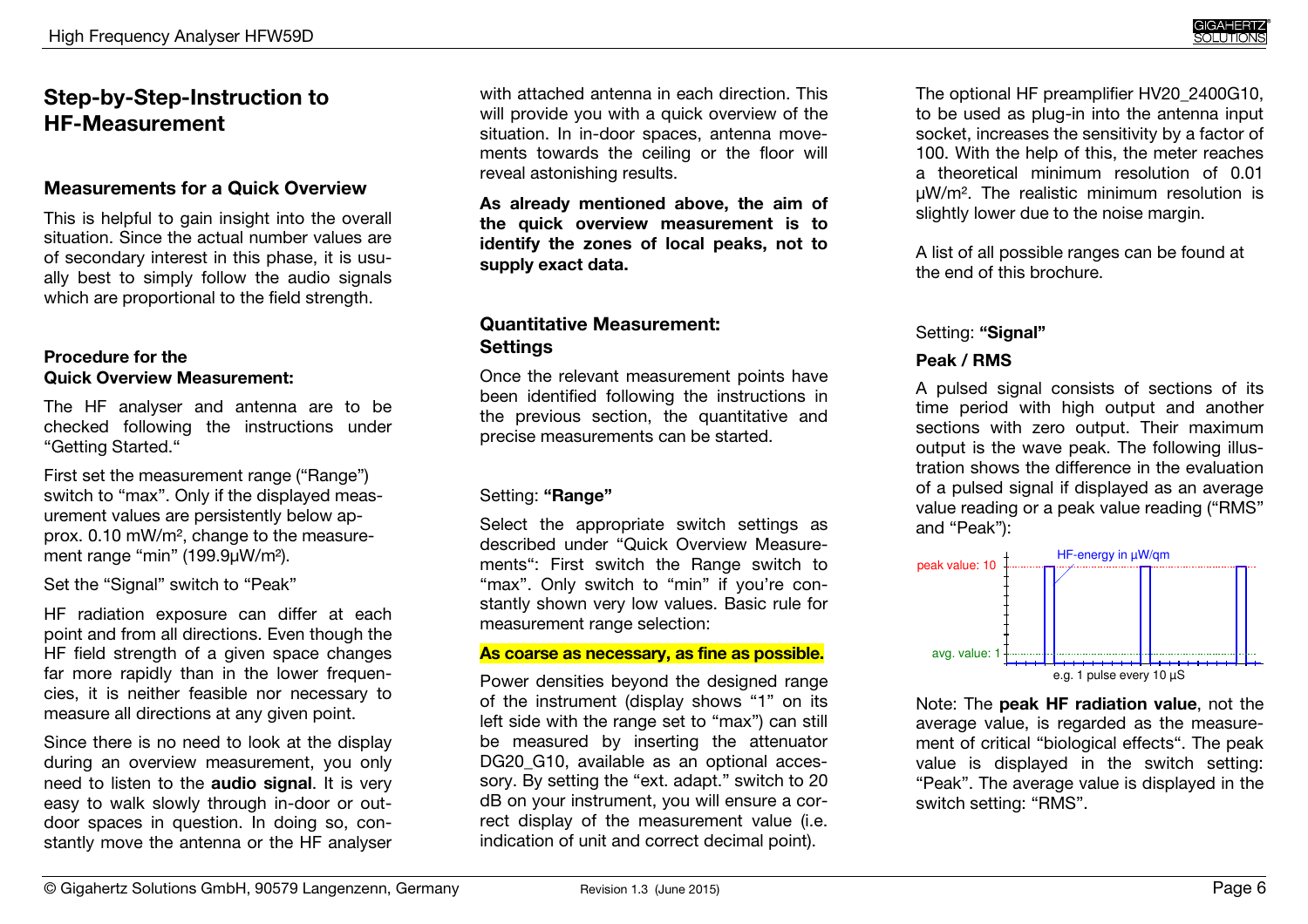#### **Peak Hold**

Many measuring technicians work with the function "Signal" "Peak hold". In "Peak hold" mode the highest value of the signal within a defined time span can be obtained / "collected".

In order to obtain accurate readings you must use the small black button on the meter face labeled "clear". Failure to clear the LCD display screen by pressing this button, for two seconds, will result in inaccurate readings. While this button is pushed and held, the readings are regular "Peak" readings. If any switch settings are changed while measuring, and also in order to start any new "Peak hold" measurement, you must always first hold this "clear" button for some seconds, then release it. This will ensure accurate readings.

In everyday measurement practice this function has great value. The peak value is related to the actual signal situation. This is important because the immission situation can change rapidly with time, direction of the radiation, polarization, and the points of measurements. The "Peak hold" mode guarantees that you do not miss single peaks.

The tone signal works independently of data collection in the peak hold mode. Its sound is proportional to the actual value measured. It helps to identify the location, direction, and polarization of the maximum field strength.

You can chose the (inevitable) droop rate, at which the held peak value decreases over time. Set the switch below the signal evaluation switch (recessed in the casing) to "+" or

"-". In the slow mode it takes about 20 minutes to run out of tolerance, but in order to get an accurate reading the display should be checked frequently. If very short signal peaks occur then the holding capacity of the function needs some recurrences to load fully.

#### Setting:

#### **VBW Maximum / VBW Standard**

VBW stands for "video bandwidth" and is an important classification of the technical capabilities and limits of a high frequency measurement device. It defines the minimum duration of short pulses that still can be measured by the meter without being distorted.

For most signals, select the setting "VBW Standard" (30 kHz). In order to be able to display signals such as radar ("pulse" in the following drawing), or broadband modulated signals such as LTE (4G), or WLAN during data transmission without falsifications, you will need the maximum video bandwidth (2 MHz). The following drawing will explain why:



However, the advantages of the high video bandwith also involve a higher noise level.

#### **Quantitative Measurement: Determination of Total High Frequency Pollution**

Hold the HF analyser from its rear side with a **slightly outstretched arm**.

In the area of a **local maximum,** the positioning of the HF analyser should be changed until the highest power density (the most important measurement value) can be located. This can be achieved as follows:

- When **scanning** "all directions" with the LogPer to locate the direction from which the major HF emission(s) originate, move your wrist right and left. For emission sources behind your back, you have to turn around and place your body behind the HF analyser.
- Through **rotating** the HF analyser around its longitudinal axis, thus taking into account the polarization plane of the HF radiation.
- **Change** the measurement position and avoid measuring exclusively in one spot, because that spot may have local or antenna-specific cancellation effects.

Some manufacturers of field meters propagate the idea that the effective power density should be obtained by taking measurements of all three axes and calculating the result. Most manufacturers of professional testing equipment, however, do not share this view.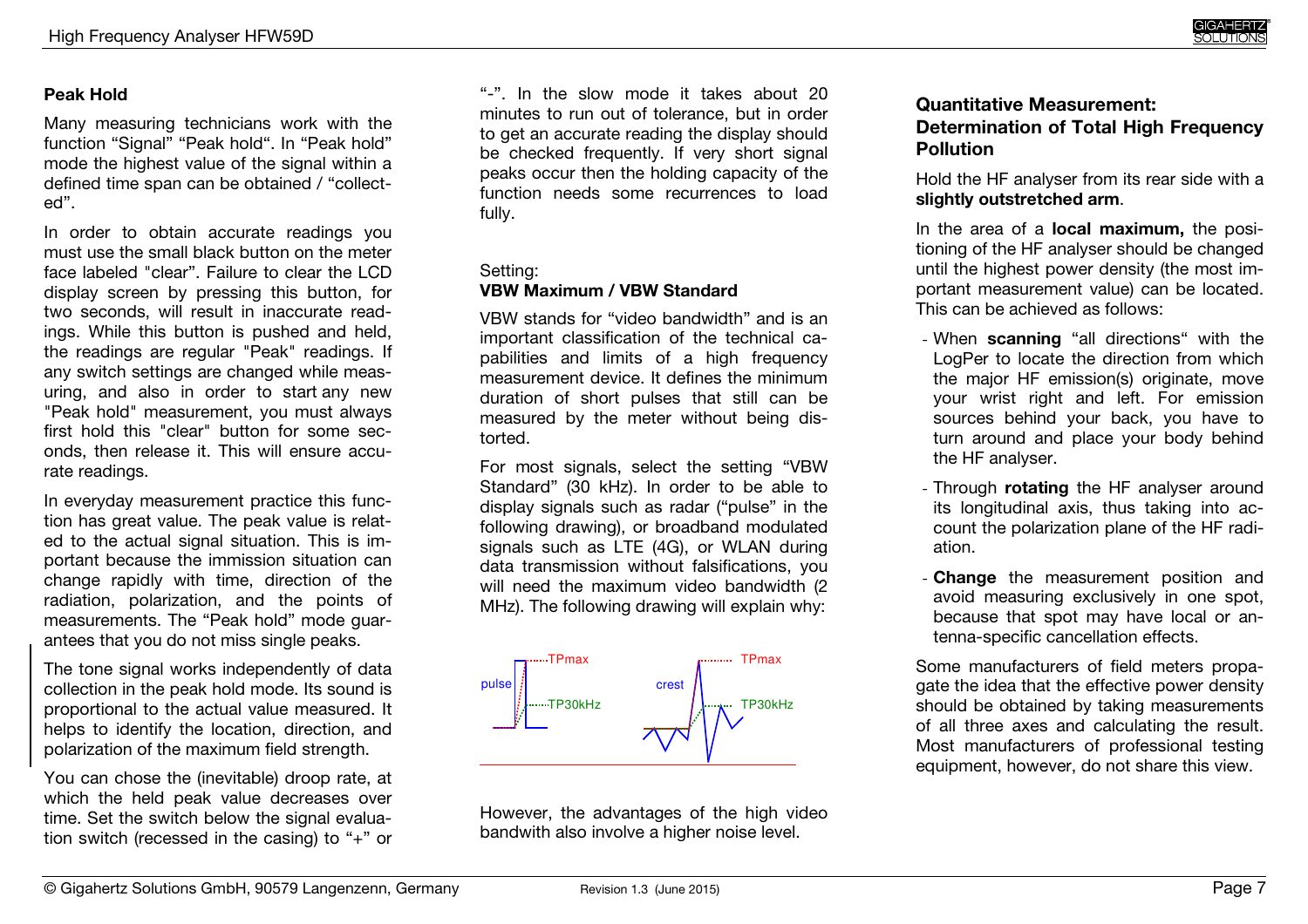**exposure limit comparisons should be based on the maximum value emitted from the direction of the strongest radiation source.** 

To be on the safe side with exposure limit comparisons, it might be useful to multiply the displayed value by a factor of 4, and take the result as a basis for your comparison. This method is often applied by building biologists in order to avoid to be assuming a far lower exposure than realistically existent should the meter be measuring in the lower tolerance field, taking into account, however, that this may lead to far too high values if the meter was to be measuring in the higher tolerance area.

This factor may appear very high, but is realistic in view of the fact that a factor of 2 is applied when mesuring with professional spectrum analysers.

#### **Quantitative Measurement:**

 **Broadband modulated signals** such as WLAN during transmission

In many aspects, these signals have similar characteristics as the "white noise" and therefore deserve special consideration. If the acoustic analysis allows detection of such a signal, the setting should be "VBW Maximum". When measuring, the device is to be held in the direction of the radiancy for

approx. 1 to 2 minutes. This is important for realistic measurement results, as due to the signal characteristics, you might experience fluctuations by a factor of +/- 3 to 6 within a very short period of time.

#### **Quantitative Measurement: Radar**

For air and sea navigation a radar antenna slowly rotates around its own axis, thereby emitting a tightly bundled "radar ray". Even with sufficient signal strength, this ray can only be detected every couple of seconds, for a few milliseconds. This requires special measurement technology.

Please use the following procedure to ensure correct readings:

Setting: "VBW Maximum".

Set signal switch to "Peak" to identify the main direction of the source of the signal. Each of the radar pulses is so short that you will only shortly be shown a rather stochastical value.

Set signal switch to "Peak hold" and direct the LogPer antenna towards the signal emitting source. Wait for several circles of the radar ray, move the instrument a little left and right in order to get the relevant quantitative measurement value.

# **Quantitative Measurement:**

**Identify where the radiation enters a structure** 

As a first step eliminate sources from within the same room (e.g. WLAN). Once this is completed, the remaining radiation will originate from outside. For remedial shielding it is important to identify those areas of all walls (including doors, windows and window frames!), ceiling and floor, which are penetrated by the radiation. To do this one should not stand in the centre of the room, measuring in all directions from there, but monitor the permeable areas with the antenna (LogPer) directed and positioned close to the wall<sup>1</sup>. That is because the antenna lobe widens with increasing frequency. In addition reflections and cancellations inside rooms make it difficult and often impossible to locate the "leaks" accurately. See the illustrating sketch below!



The uncertainty of localization with HF-antennas

The shielding itself should be defined and surveyed by a specialist and in any case the area covered by it should be much larger than the leak.

<sup>&</sup>lt;sup>1</sup> Please note: In this position the readings on the LCD only indicate relative highs and lows that cannot be interpreted in absolute terms.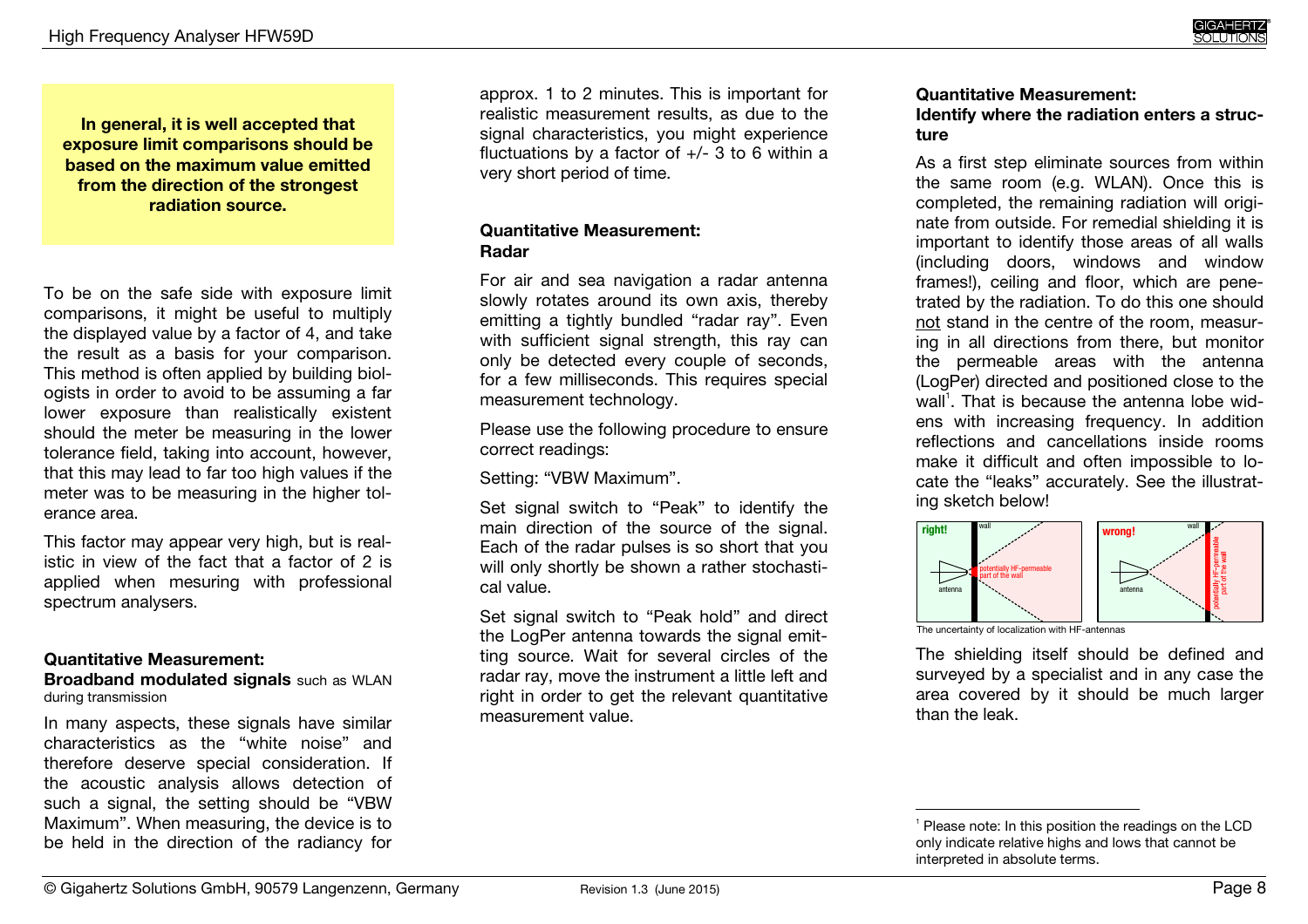## **Limiting values, reference values, and precautionary values**

**Precautionary recommendation**for pulsed radiation in sleeping areas

> **Below 0.1 µW/m²** (SBM 2008: "no concern")

**below 1 µW/m<sup>2</sup> ("for indoors")** (Landessanitätsdirektion Salzburg, Austria)

The official regulations in many countries specify limits far beyond the recommendations of environmentally oriented doctors, "building biologists" and many scientific institutions and also those of other countries. They are vehemently criticised, but they are nonetheless "official". The limits depend on frequencies and in the HF range of interest here they are between 4 and 10 W/m<sup>2</sup>, far beyond 10 million times the recommendations (1 W/m<sup>2</sup> = 1,000,000  $\mu$ W/m<sup>2</sup>). Official limits are determined by the potential heat generation in the human body and consequently measurements of averages rather than peaks. This ignores the state of environmental medicine. The "official" limits are far beyond the range of this instrument, which is optimized for accurate measurement of power densities targeted by the building biologists.

The standard SBM 2008 cited above classifies power densities of below 1 µW/m² as "no anomaly" for non pulsed radiation in sleeping areas, and for pulsed radiation one tenth of that.

**Building biology guideline** acc.to SBM-2008© Baubiologie Maes / IBN

|                                                         | no l | slight strong extreme |  |
|---------------------------------------------------------|------|-----------------------|--|
| Readings concern concern concern concern                |      |                       |  |
| in $\mu$ W/m <sup>2</sup> < 0.1 0.1 - 10 10-1000 > 1000 |      |                       |  |

The "Bund fuer Umwelt und Naturschutz Deutschland e. V." (BUND) proposes 100 µW/m² outside buildings. In view of the shielding properties of normal building materials, far lower values exist inside buildings.

In February 2002 the Medical Authority of the Federal State of Salzburg, Austria, recommends to reduce its "Salzburger Precautionary Recommendation" from 1,000 µW/m² to 1  $\mu$ W/m<sup>2</sup> inside buildings and 10  $\mu$ W/m<sup>2</sup> outside. These limits are based on empirical evidence over the past few years.

The ECOLOG-Institute in Hanover, Germany made a recommendation only for outside areas, namely 10,000 µW/m<sup>2</sup>. This is well above the recommendation by building biologists and aims at getting consent also from the industry. This would possibly enable a compromise for a more realistic limit than the government regulations cited above. The authors qualify their recommendation in

- The limit should be applicable to the maximum possible emission of the transmitting stations. As the emission measured depends on the constantly varying actual load, this restricts the normal exposure much further.

- A single station should not contribute more than one third to this total.
- The extensive experience and findings of medical and building biology specialists could not be considered for the proposed limits, as their results are not sufficiently documented. The authors state, that "scientific scrutiny of their recommendations is needed urgently".
- Not all effects on and in cells found in their research could be considered for the proposed limits, as their damaging potential could not be established with sufficient certainty.

**In summary it confirms the justification of precautionary limits well below the present legal limits.** 

# **Audio Frequency Analysis**

The audio analysis of the modulated portion of the HF signal helps to **identify the source of a given HF radiation signal**.

First get the HF analyser ready for testing by following the instructions in the relevant section.

How to proceed:

For audio analysis, simply turn the volume knob of the speaker at the top of the case all the way to the left ("-"). If you are switching to audio analysis while high field strength levels prevail, high volumes can be generated quite suddenly. This is especially true for measurements which are to be taken without audio analysis. The knob is not fastened with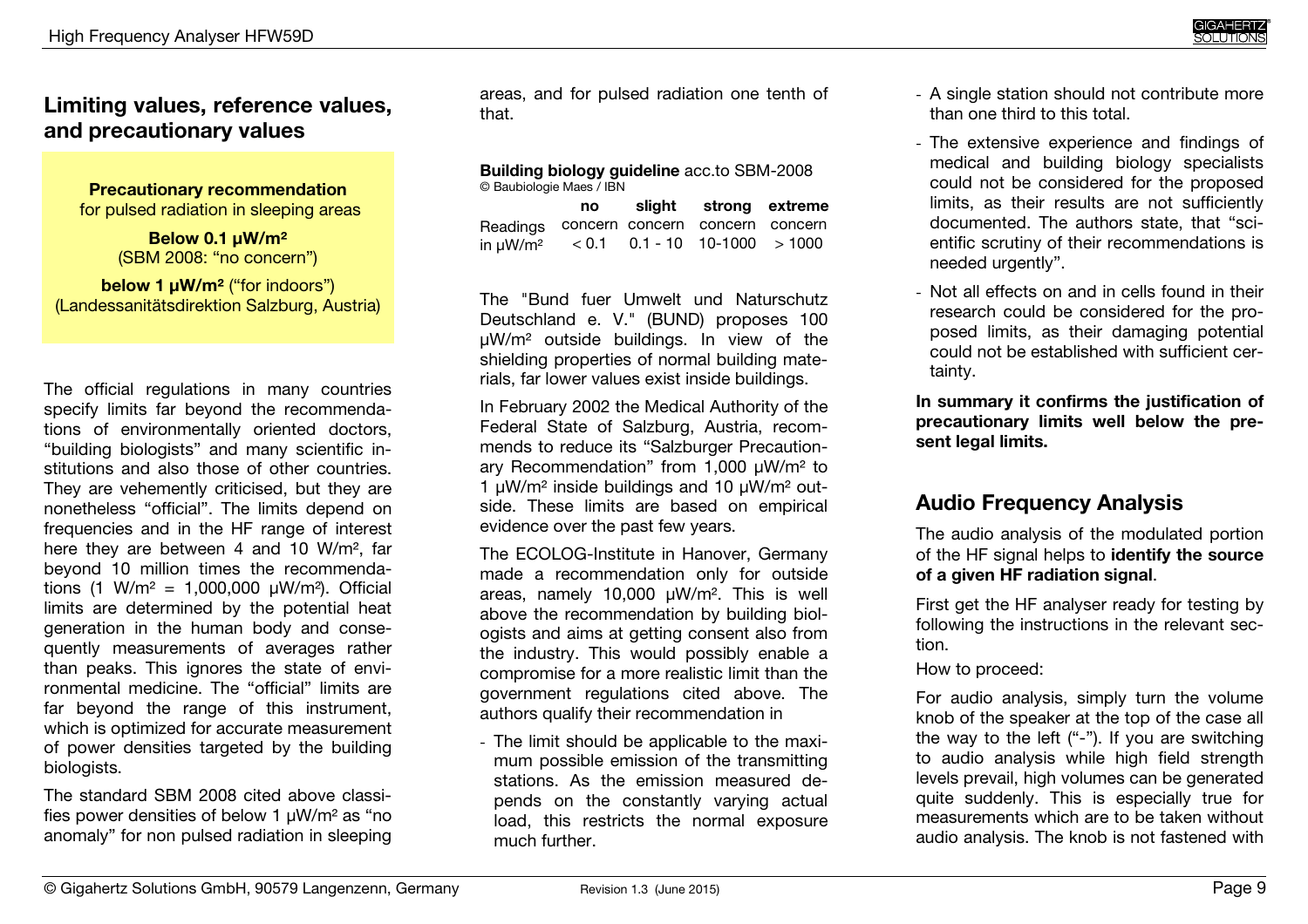glue to prevent over winding. However, if by accident you should turn the knob too far, simply turn it back again. No damage will be caused.

Sounds and signals are very difficult to describe in writing. The best way to learn the signals is to approach known HF sources very closely and listen to their specific signal patterns.

The volume can be controlled with the "audio" knob. Note: The power consumption of the speaker is directly proportional to the volume.

There is a selection of audio data samples on our homepage (www.gigahertz-solutions.de) – follow "Mulitmedia" – for you to have a listen to.

# **Use of Signal Outputs**

#### **AC output:**

The AC output "PC/head-set", 3.5 mm jack socket, is meant for in-depth analysis of the AM/pulsed content of the signal by headset or a PC-audiocard with the corresponding software.

For PC sound card or headphones or PC software please ask or write us.

#### **DC output** (2.5 mm jack socket)**:**

For a (longterm) recording of the display value or for the connection of an external dis-

play unit (in our scope of supply; please see contact data at the end of this manual). When "Full Scale" is displayed, it has 1 VDC output. The normal auto power off function is auto-

matically deactivated as soon as external devices are connected, and is only automati cally reactivated if a total discharge is imminent.

# **Further Analysis / Optional Accessories:**

Available from Gigahertz Solutions:

- **Attenuators:** These can be attached to the HF device and allow an upward extension of the measurement range for strong signal sources.
- **Meters for the low frequencies:** Also for this frequency range, Gigahertz Solutions offers a broad range of professional measurement technology. The new NFA series, for instance, which allows a threedimensional measurement of alternating electrical and magnetic fields.
- **Data loggers:** All NFA-meters, starting from the NFA30M, can equally be applied as data loggers for long-term recordings with our HF analysers (only those with DC output).

# **Battery Management**

The instrument comes with a rechargeable, high quality internal NiMH-Battery. The quality of these high-capacity NiMH batteries (far better than NiCd batteries, for instance) can be best maintained if they are almost totally discharged (i.e. used) before being fully recharged (until the green charging LED turns off).

#### **Changing the rechargeable Battery**

The battery compartment is at the back of the analyser. To remove the lid, press on the grooved arrow and pull the cap off. **Insert only rechargeable batteries. If you use regular alkaline (non – rechargeable) batteries do not use a charger or AC-adapter!**

#### **Auto-Power-Off**

This function conserves energy and extends the total operating time.

- 1. In case you have forgotten to turn OFF the HF analyser or it has been turned ON accidentally during transport, it will shut off automatically after 40 minutes.
- 2. If "low batt" appears vertically between the digits in the center of the display, the HF analyser will turn OFF after 3 min in order to avoid unreliable measurements. In that case charge the rechargeable battery.
- 3. The built-in function, Auto-Power-Off, will automatically be de-activated by plugging in a 2.5 mm DC. The function will also automatically be re-activated to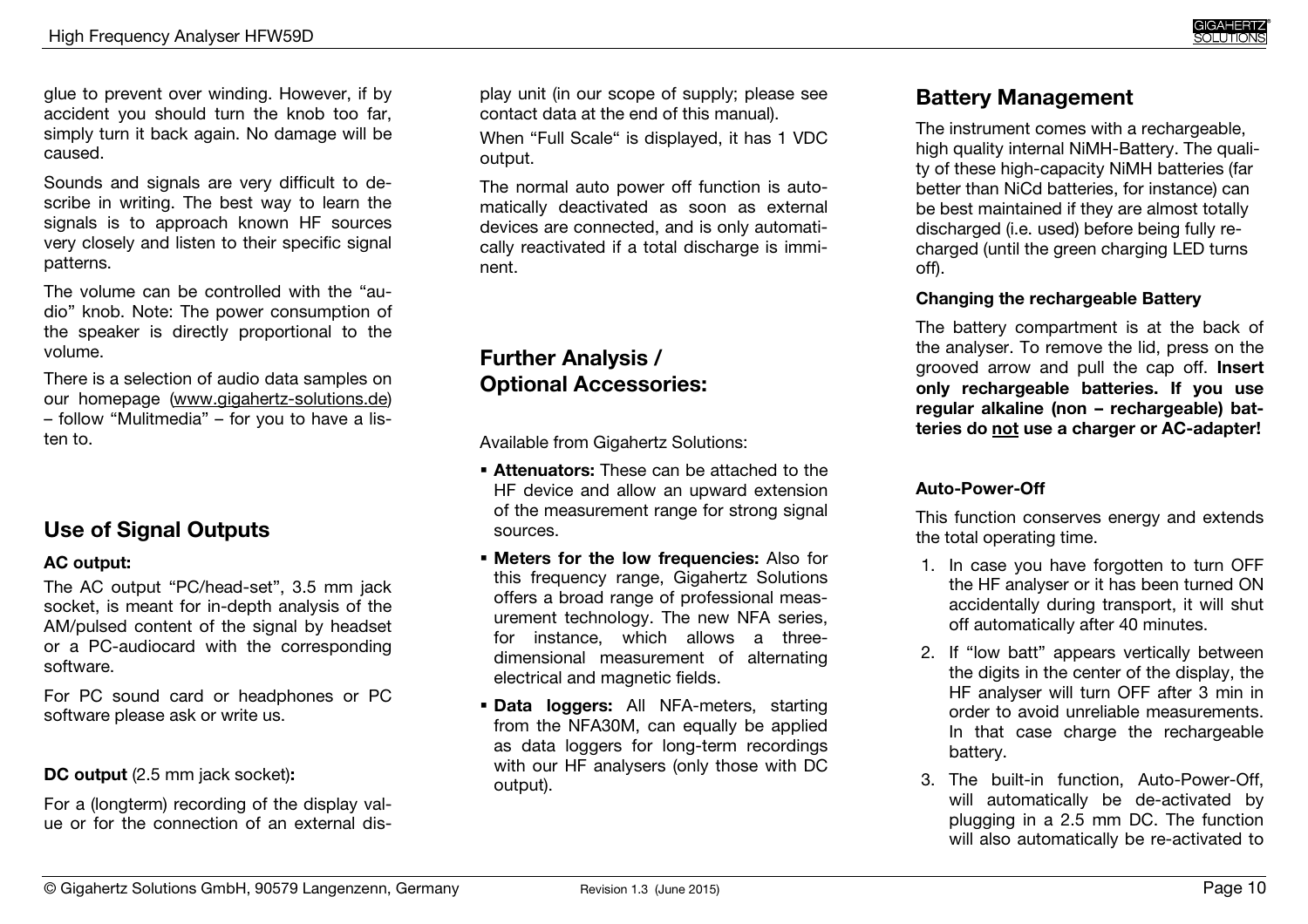prevent a total discharge of the battery by further operation.

#### **Mains operation**

The HF analyser can also be supplied with power by using the mains adapter (for instance for long-term measurements). When doing so, please take care to turn the volume button right down to zero ("-"), otherwise you will be hearing the 50 Hertz noise of the mains voltage.

## **Remediation and Shielding**

#### **Please call us or send us an e-mail.**

#### **We will assist you in any shielding project you might have.**

Any professionally implemented shielding solution will be of proven effect. There is a large selection of shielding possibilities, and an individually fitted solution is definitely recommendable.

The shielding effect of the various materials is normally stated in "- dB", e.g. "- 20 dB".

Conversion of shielding effect into reduction of power density

- "-10dB" is measured value divided by 10
- "-15dB" is measured value divided by ~30
- "-20dB" is measured value divided by 100
- "-25dV" is measured value divided by ~300
- "-30dB" is measured value divided by 1000 etc.

Please be aware of the manufacturer's notes about the normally achievable shielding effects, as 100% shielding is almost always impossible. Partial shielding reduces the attenuation considerably. That is why shielding of seemingly radiation tight adjacent areas is highly recommended.

## **Warranty**

We provide a two year warranty on factory defects of the HF analyser, the antenna and accessories.

#### **Antenna**

The antenna is made of a highly durable FR4 based material that can easily withstand a fall from table height. The luminous diodes at the antenna tip serve as additional proof of functionality, as they signalise a continous contact of all antenna elements while the meter is switched on. Any mechanical damage will cause either one or even both diodes to go out. The warranty will cover any damages caused by falls, should this ever occur.

#### **HF Analyser**

The analyser itself is not impact proof, due to the comparatively heavy battery and the large number of wired components.

Any damage as a result of misuse is excluded from this warranty.